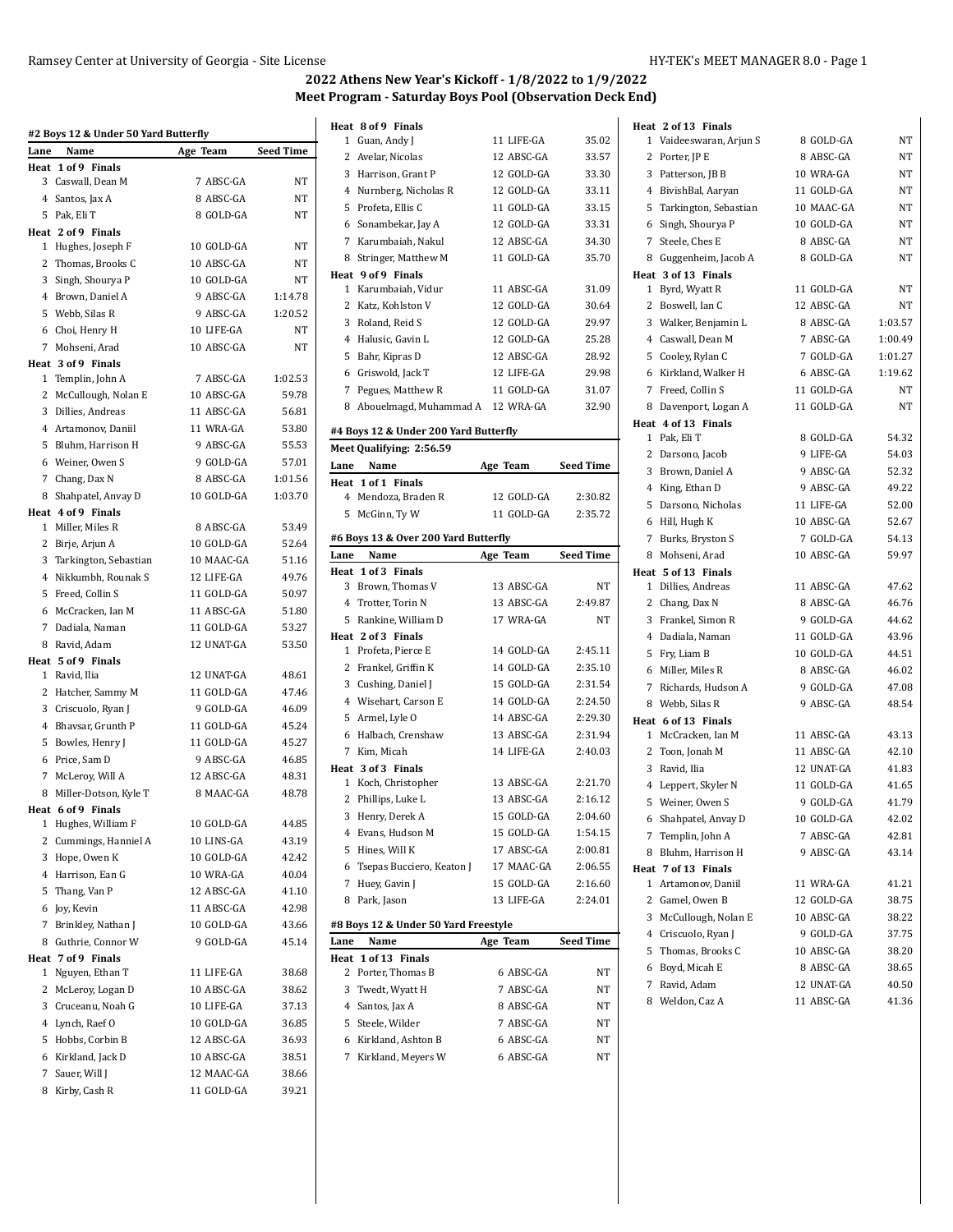Darsono, Jacob 9 LIFE-GA NT 8 Miller-Dotson, Kyle T 8 MAAC-GA NT

# **2022 Athens New Year's Kickoff - 1/8/2022 to 1/9/2022 Meet Program - Saturday Boys Pool (Observation Deck End)**

# **Heat 8 (#8 Boys 12 & Under 50 Yard Freestyle)**

| 1               | Nikkumbh, Rounak S                           | 12 LIFE-GA | 37.35 |
|-----------------|----------------------------------------------|------------|-------|
|                 | 2 Chen, Jack E                               | 10 LIFE-GA | 37.09 |
|                 | 3 Choi, Henry H                              | 10 LIFE-GA | 36.81 |
|                 | 4 Hughes, Joseph F                           | 10 GOLD-GA | 36.35 |
|                 | 5 Kirby, Cash R                              | 11 GOLD-GA | 36.53 |
|                 | 6 Price, Sam D                               | 9 ABSC-GA  | 37.05 |
|                 | 7 Costner, Jackson C                         | 11 GOLD-GA | 37.19 |
|                 | 8 Franklin, Jaecob K                         | 10 GOLD-GA | 37.45 |
|                 | Heat 9 of 13 Finals                          |            |       |
|                 | 1 McLeroy, Will A                            | 12 ABSC-GA | 35.89 |
|                 | 2 Cummings, Hanniel A                        | 10 LINS-GA | 35.62 |
|                 | 3 Thang, Van P                               | 12 ABSC-GA | 35.41 |
|                 | 4 Hughes, William F                          | 10 GOLD-GA | 35.30 |
|                 | 5 Bhavsar, Grunth P                          | 11 GOLD-GA | 35.37 |
|                 | 6 Nguyen, Ethan T                            | 11 LIFE-GA | 35.61 |
|                 | 7 McLeroy, Logan D                           | 10 ABSC-GA | 35.62 |
|                 | 8 Smith, Brady D                             | 11 ABSC-GA | 36.19 |
|                 | Heat 10 of 13 Finals                         |            |       |
|                 | 1 Miller-Dotson, Kyle T                      | 8 MAAC-GA  | 34.86 |
|                 | 2 Cruceanu, Noah G                           | 10 LIFE-GA | 34.28 |
|                 | 3 Price, Grady T                             | 12 ABSC-GA | 34.03 |
|                 | 4 Harrison, Ean G                            | 10 WRA-GA  | 33.56 |
|                 | 5 Bowles, Henry J                            | 11 GOLD-GA | 33.81 |
|                 | 6 Sonambekar, Jay A                          | 12 GOLD-GA | 34.11 |
|                 | 7 Balasabas, Parker B                        | 8 GOLD-GA  | 34.45 |
|                 | 8 Hope, Owen K                               | 10 GOLD-GA | 35.24 |
|                 | Heat 11 of 13 Finals                         |            |       |
|                 | 1 Kirkland, Jack D                           | 10 ABSC-GA | 33.31 |
|                 | 2 Joy, Kevin                                 | 11 ABSC-GA | 33.09 |
|                 | 3 Werner, David R                            | 11 ABSC-GA | 32.70 |
|                 | 4 Profeta, Ellis C                           | 11 GOLD-GA | 32.27 |
|                 | 5 Davis, George W                            | 11 LIFE-GA | 32.68 |
|                 | 6 Owens, Oliver R                            | 12 GOLD-GA | 32.92 |
|                 | 7 Wilson, Zach A                             | 11 GOLD-GA | 33.10 |
|                 | 8 Lynch, Raef O                              | 10 GOLD-GA | 33.41 |
|                 | Heat 12 of 13 Finals<br>1 Jorgensen, Tobin R | 11 GOLD-GA | 31.95 |
|                 | 2 Guan, Andy J                               | 11 LIFE-GA | 31.17 |
|                 | 3 Harrison, Grant P                          | 12 GOLD-GA | 29.60 |
|                 | 4 Sears, Ollie N                             | 12 GOLD-GA | 29.11 |
|                 | 5 Kurtz, Logan L                             | 12 GOLD-GA | 29.45 |
|                 | 6 Sauer, Will J                              | 12 MAAC-GA | 30.29 |
|                 | 7 Hobbs, Corbin B                            | 12 ABSC-GA | 31.75 |
|                 | 8 Frankel, Spencer R                         | 11 GOLD-GA | 32.08 |
| Heat            | 13 of 13 Finals                              |            |       |
| 1               | Karumbaiah, Vidur                            | 11 ABSC-GA | 28.46 |
| 2               | Rhine, Joseph B                              | 12 ABSC-GA | 27.43 |
|                 | 3 Dotson, Bayne M                            | 12 GOLD-GA | 26.92 |
|                 | 4 Halusic, Gavin L                           | 12 GOLD-GA | 24.06 |
|                 | 5 Pegues, Matthew R                          | 11 GOLD-GA | 26.62 |
|                 | 6 Katz, Kohlston V                           | 12 GOLD-GA | 27.11 |
| $7\overline{ }$ | Mendoza, Braden R                            | 12 GOLD-GA | 27.50 |
|                 | 8 Karumbaiah, Nakul                          | 12 ABSC-GA | 28.67 |

|      | #10 Boys 13 & Over 50 Yard Freestyle |            |                  |      | Heat 7 of 9 Finals                        |                          |                        |
|------|--------------------------------------|------------|------------------|------|-------------------------------------------|--------------------------|------------------------|
| Lane | Name                                 | Age Team   | <b>Seed Time</b> |      | 1 Wilson, Tucker L                        | 14 WRA-GA                | 24.70                  |
|      | Heat 1 of 9 Finals                   |            |                  |      | 2 Trotter, Torin N                        | 13 ABSC-GA               | 24.44                  |
|      | 2 Shields, Brody P                   | 14 GOLD-GA | NT               |      | 3 Wagner, Jack R                          | 17 MAAC-GA               | 23.94                  |
|      | 3 Harvey, Jesse                      | 14 LIFE-GA | NΤ               |      | 4 Lee, Jonathan                           | 16 LIFE-GA               | 23.42                  |
|      | 4 Zhang, Jeffrey                     | 13 LIFE-GA | 33.89            |      | 5 Gray, Matthew A                         | 15 GOLD-GA               | 23.66                  |
|      | 5 Camento, Caleb H                   | 13 GOLD-GA | 40.17            |      | 6 Henry, Derek A                          | 15 GOLD-GA               | 24.12                  |
|      | 6 Salmansohn, Cooper E               | 13 LIFE-GA | NT               |      | 7 Dela Vega, Dylan J                      | 15 GOLD-GA               | 24.44                  |
|      | Heat 2 of 9 Finals                   |            |                  |      | 8 Tessier, Tyler A                        | 16 GOLD-GA               | 24.73                  |
|      | 1 Anderson, Ethan E                  | 14 ABSC-GA | 32.88            |      | Heat 8 of 9 Finals                        |                          |                        |
|      | 2 Hopper, Will C                     | 16 WRA-GA  | 31.88            |      | 1 Kennedy, Garrett S                      | 17 ABSC-GA               | 23.08                  |
|      | 3 Hope, Ian M                        | 13 GOLD-GA | 30.71            |      | 2 Rhone, Owen A                           | 16 GOLD-GA               | 22.96                  |
|      | 4 Joy, Wilson                        | 13 ABSC-GA | 30.17            |      | 3 Johnson, Ford F                         | 16 GOLD-GA               | 22.77                  |
|      | 5 New, Micah J                       | 13 WRA-GA  | 30.43            |      | 4 Choi, Eddie J                           | 17 LIFE-GA               | 22.59                  |
|      | 6 Shafir, Ariel                      | 13 LIFE-GA | 31.49            |      | 5 Oberoi, Iishim                          | 17 LIFE-GA               | 22.63                  |
|      | 7 Wallace, Jaxson O                  | 14 ABSC-GA | 32.85            |      | 6 Foggin, Will H                          | 18 ABSC-GA               | 22.81                  |
|      | 8 Graff, Charlie A                   | 13 ABSC-GA | 33.15            |      | 7 Sayer, Nathan J                         | 15 GOLD-GA               | 22.99                  |
|      | Heat 3 of 9 Finals                   |            |                  |      | 8 Goshko, Daniel A                        | 13 LIFE-GA               | 23.32                  |
|      | 1 Nobrega, Daniel                    | 14 GOLD-GA | 28.88            |      | Heat 9 of 9 Finals                        |                          |                        |
|      | 2 Kannan, Shaan S                    | 14 ABSC-GA | 28.42            |      | 1 Bai, Edward                             | 17 LIFE-GA               | 22.52<br>22.47         |
|      | 3 Frazier, Micah T                   | 14 MAAC-GA | 28.22            |      | 2 Pashaev, Mike M                         | 18 LIFE-GA               |                        |
|      | 4 Duncan, Alex                       | 14 LIFE-GA | 27.95            |      | 3 Gavin, William G                        | 16 LIFE-GA               | 21.68                  |
|      | 5 Spivey, Brayden C                  | 16 GOLD-GA | 27.96            |      | 4 Brevard, Will E                         | 18 MAAC-GA               | 21.21                  |
|      | 6 Gantt, Evan J                      | 16 LIFE-GA | 28.30            |      | 5 Nordstrom, Benjamin T                   | 19 MAAC-GA               | 21.54                  |
|      | 7 Walton, Kash D                     | 16 MAAC-GA | 28.52            |      | 6 Jones, Gavin S                          | 18 ABSC-GA               | 22.02                  |
|      | 8 Ismandar, Sammy                    | 13 LIFE-GA | 29.06            |      | 7 Pashaev, Daniel                         | 18 LIFE-GA               | 22.48                  |
|      | Heat 4 of 9 Finals                   |            |                  |      | 8 Huang, Daniel                           | 17 ABSC-GA               | 22.59                  |
|      | 1 Halbach, Crenshaw                  | 13 ABSC-GA | 27.75            |      | #12 Boys 8 & Under 25 Yard Breaststroke   |                          |                        |
|      |                                      |            |                  |      |                                           |                          |                        |
|      | 2 Valderrama, Ethan K                | 13 GOLD-GA | 27.66            | Lane | Name                                      | Age Team                 | <b>Seed Time</b>       |
|      | 3 Mun, Andrew T                      | 15 LIFE-GA | 27.35            |      | Heat 1 of 2 Finals                        |                          |                        |
|      | 4 Maurice, Asher T                   | 13 LIFE-GA | 26.78            |      | 1 Porter, Thomas B                        | 6 ABSC-GA                | NT                     |
|      | 5 Wang, Dylan K                      | 16 LIFE-GA | 26.92            |      | 2 Guggenheim, Jacob A                     | 8 GOLD-GA                | NT                     |
|      | 6 Armel, Lyle O                      | 14 ABSC-GA | 27.50            |      | 3 Porter, JP E                            | 8 ABSC-GA                | NT                     |
|      | 7 Nguyen, Andrew T                   | 13 LIFE-GA | 27.70            |      | 4 Steele, Wilder                          | 7 ABSC-GA                | 41.40                  |
|      | 8 Cardwell, Jackson C                | 15 MAAC-GA | 27.79            |      | 5 Kirkland, Meyers W                      | 6 ABSC-GA                | 42.69                  |
|      | Heat 5 of 9 Finals                   |            |                  |      | 6 Santos, Jax A                           | 8 ABSC-GA                | NΤ                     |
|      | 1 Woods, Erik M                      | 14 LIFE-GA | 26.70            |      | 7 Twedt, Wyatt H                          | 7 ABSC-GA                | NT                     |
|      | 2 Mai, Kory T                        | 15 LIFE-GA | 26.49            |      | Heat 2 of 2 Finals                        |                          |                        |
|      | 3 Bykat, Thomas M                    | 14 LIFE-GA | 26.15            |      | 1 Caswall, Dean M                         | 7 ABSC-GA                | 40.50                  |
|      | 4 Krosner, Zach A                    | 15 ABSC-GA | 25.83            |      | 2 Cooley, Rylan C                         | 7 GOLD-GA                | 37.96                  |
|      | 5 Dotson, Talan M                    | 14 GOLD-GA | 26.11            |      | 3 Burks, Bryston S                        | 7 GOLD-GA                | 33.70                  |
|      | 6 Pashaev, Sean                      | 15 LIFE-GA | 26.45            |      | 4 Miller, Miles R                         | 8 ABSC-GA                | 28.56                  |
|      | 7 Leeks, Jackson C                   | 13 MAAC-GA | 26.68            |      | 5 Steele, Ches E                          | 8 ABSC-GA                | 31.01                  |
|      | 8 Shah, Sajan S                      | 13 LIFE-GA | 26.75            |      | 6 Kirkland, Ashton B                      | 6 ABSC-GA                | 35.85                  |
|      | Heat 6 of 9 Finals                   |            |                  |      | 7 Walker, Benjamin L                      | 8 ABSC-GA                | 39.52                  |
|      | 1 Koch, Christopher                  | 13 ABSC-GA | 25.44            |      | 8 Kirkland, Walker H                      | 6 ABSC-GA                | 41.08                  |
|      | 2 Meeks, Charlie D                   | 15 GOLD-GA | 25.28            |      |                                           |                          |                        |
|      | 3 Shelton, Sam E                     | 17 WRA-GA  | 24.82            |      | #14 Boys 12 & Under 100 Yard Breaststroke |                          |                        |
|      | 4 Byrd, Caleb G                      | 15 GOLD-GA | 24.75            | Lane | Name                                      | Age Team                 |                        |
|      | 5 Reber, Jake G                      | 14 GOLD-GA | 24.76            |      | Heat 1 of 7 Finals                        |                          |                        |
|      | 6 Worsley, Mark E                    | 15 GOLD-GA | 24.88            |      | 1 Boyd, Micah E                           | 8 ABSC-GA<br>9 ABSC-GA   | NT                     |
|      | 7 Zerbenski, Matt G                  | 15 GOLD-GA | 25.31            |      | 2 King, Ethan D                           |                          | <b>Seed Time</b><br>NΤ |
|      | 8 Griffis, Will R                    | 14 GOLD-GA | 25.59            |      | 3 Fry, Liam B                             | 10 GOLD-GA               | NΤ                     |
|      |                                      |            |                  |      | 4 Singh, Shourya P<br>5 Mohseni, Arad     | 10 GOLD-GA<br>10 ABSC-GA | NΤ<br>NT               |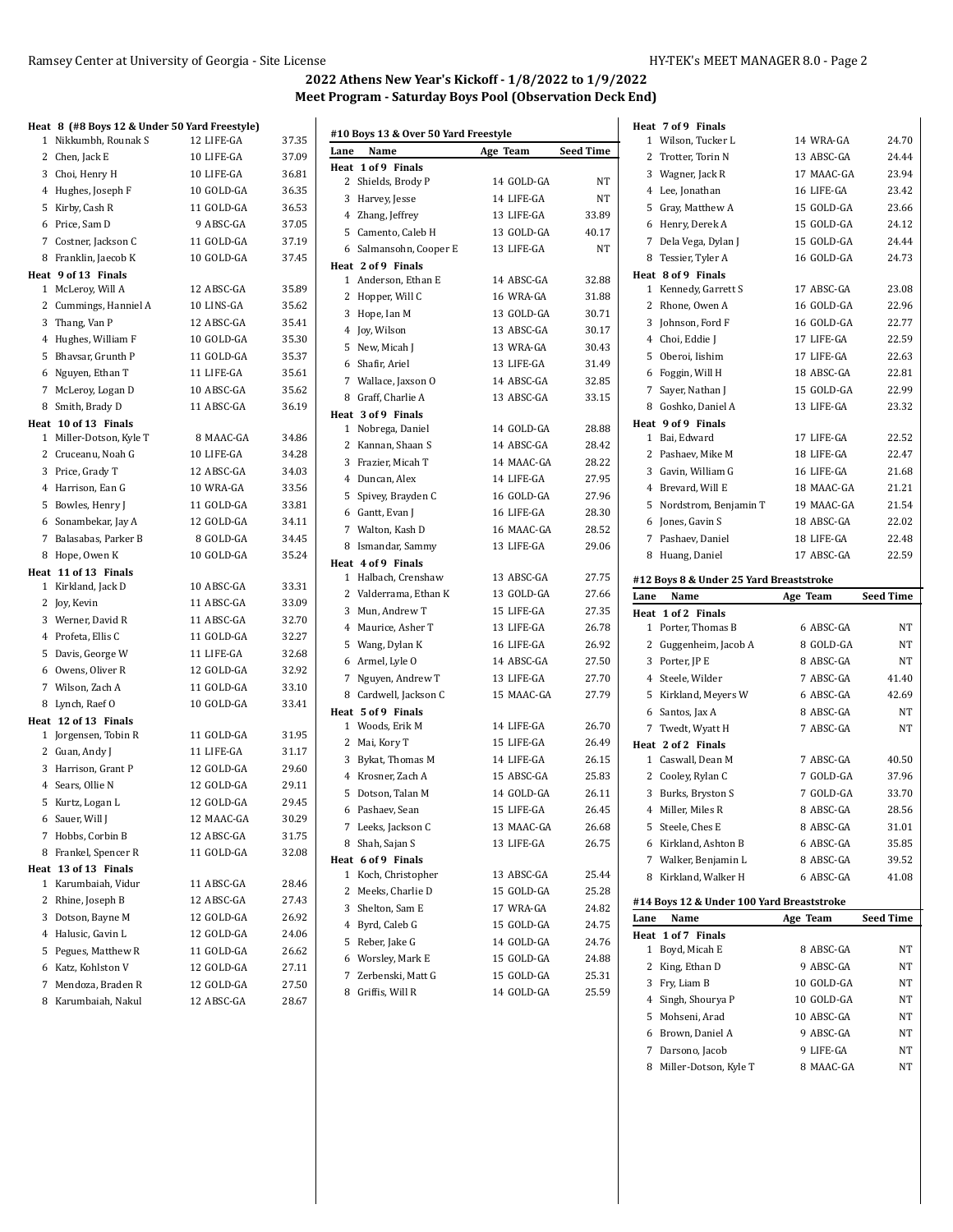# **Heat 2 (#14 Boys 12 & Under 100 Yard Breaststroke)**

| 1            | Darsono, Nicholas                      | 11 LIFE-GA               | NT                 |
|--------------|----------------------------------------|--------------------------|--------------------|
|              | 2 BivishBal, Aaryan                    | 11 GOLD-GA               | NT                 |
|              | 3 Boswell, Ian C                       | 12 ABSC-GA               | NT                 |
|              | 4 Weldon, Caz A                        | 11 ABSC-GA               | 2:15.51            |
|              | 5 Shahpatel, Anvay D                   | 10 GOLD-GA               | 2:49.40            |
|              | 6 Thang, Van P                         | 12 ABSC-GA               | NT                 |
| 7            | Byrd, Wyatt R                          | 11 GOLD-GA               | NΤ                 |
|              | 8 Toon, Jonah M                        | 11 ABSC-GA               | NT                 |
|              | Heat 3 of 7 Finals                     |                          |                    |
|              | 1 Hill, Hugh K                         | 10 ABSC-GA               | 2:07.23            |
|              | 2 Nikkumbh, Rounak S                   | 12 LIFE-GA               | 2:00.34            |
|              | 3 Bustle, Emerson L                    | 9 GOLD-GA                | 1:56.72            |
|              | 4 Ravid, Ilia                          | 12 UNAT-GA               | 1:51.73            |
|              | 5 Dillies, Andreas                     | 11 ABSC-GA               | 1:55.35            |
|              | 6 McCracken, Ian M                     | 11 ABSC-GA               | 1:58.43            |
|              | 7 Costner, Jackson C                   | 11 GOLD-GA               | 2:03.32            |
|              | 8 Tarkington, Sebastian                | 10 MAAC-GA               | 2:13.39            |
|              | Heat 4 of 7 Finals                     |                          |                    |
|              | 1 Balasabas, Parker B                  | 8 GOLD-GA                | 1:48.59            |
|              | 2 Gamel, Owen B                        | 12 GOLD-GA               | 1:48.35            |
|              | 3 Harrison, Ean G                      | 10 WRA-GA                | 1:47.74            |
|              | 4 Artamonov, Daniil                    | 11 WRA-GA                | 1:46.65            |
|              | 5 Franklin, Jaecob K                   | 10 GOLD-GA               | 1:47.06            |
|              | 6 Brinkley, Nathan J                   | 10 GOLD-GA               | 1:48.08            |
|              | 7 Birje, Arjun A                       | 10 GOLD-GA               | 1:48.39            |
| 8            | Bowles, Henry J                        | 11 GOLD-GA               | 1:49.96            |
|              | Heat 5 of 7 Finals                     |                          |                    |
|              | 1 Freed, Collin S                      | 11 GOLD-GA               | 1:45.51            |
|              | 2 Ravid, Adam                          | 12 UNAT-GA               | 1:44.66            |
|              | 3 Price, Sam D                         | 9 ABSC-GA                | 1:43.00            |
|              | 4 Owens, Oliver R                      | 12 GOLD-GA               | 1:41.13            |
|              | 5 Abouelmagd, Muhammad A               | 12 WRA-GA                | 1:41.60            |
|              | 6 Hatcher, Sammy M                     | 11 GOLD-GA               | 1:43.88            |
| 7            |                                        |                          |                    |
|              |                                        | 12 ABSC-GA               |                    |
|              | Price, Grady T                         |                          | 1:45.35            |
| 8            | Leppert, Skyler N                      | 11 GOLD-GA               | 1:46.03            |
|              | Heat 6 of 7 Finals<br>1 Smith, Brady D | 11 ABSC-GA               | 1:36.12            |
|              | 2 Wintermeyer, Colin P                 | 10 GOLD-GA               | 1:34.13            |
|              | 3 Stringer, Matthew M                  | 11 GOLD-GA               | 1:32.79            |
|              |                                        | 11 LIFE-GA               | 1:31.07            |
|              | 4 Guan, Andy J                         | 11 GOLD-GA               | 1:32.30            |
| 6            | 5 Wilson, Zach A<br>McGinn, Blake W    | 10 GOLD-GA               | 1:32.81            |
|              |                                        |                          |                    |
| 7            | Nurnberg, Nicholas R                   | 12 GOLD-GA               | 1:34.32            |
| 8            | Werner, David R                        | 11 ABSC-GA               | 1:40.20            |
| $\mathbf{1}$ | Heat 7 of 7 Finals<br>Hobbs, Corbin B  | 12 ABSC-GA               | 1:25.63            |
| 2            |                                        | 12 ABSC-GA               | 1:24.41            |
|              | Avelar, Nicolas                        | 12 ABSC-GA               | 1:20.73            |
|              | 3 Rhine, Joseph B                      | 12 ABSC-GA               | 1:17.88            |
|              | 4 Karumbaiah, Nakul                    |                          |                    |
|              | 5 Griswold, Jack T                     | 12 LIFE-GA               | 1:19.04            |
| 6            | Bahr, Kipras D                         | 12 ABSC-GA               | 1:23.31            |
| 7<br>8       | Sears, Ollie N<br>Jorgensen, Tobin R   | 12 GOLD-GA<br>11 GOLD-GA | 1:25.02<br>1:30.44 |

|              | #16 Boys 13 & Over 100 Yard Breaststroke |            |                  |
|--------------|------------------------------------------|------------|------------------|
| Lane         | Name                                     | Age Team   | <b>Seed Time</b> |
|              | Heat 1 of 7 Finals                       |            |                  |
| 3            | Shields, Brody P                         | 14 GOLD-GA | 1:42.28          |
|              | 4 Shafir, Ariel                          | 13 LIFE-GA | 1:32.45          |
| 5            | Hopper, Will C                           | 16 WRA-GA  | 1:33.86          |
| 6            | Salmansohn, Cooper E                     | 13 LIFE-GA | 1:49.59          |
|              | Heat 2 of 7 Finals                       |            |                  |
|              | 1 Graff, Charlie A                       | 13 ABSC-GA | 1:29.34          |
| 2            | Frazier, Micah T                         | 14 MAAC-GA | 1:27.79          |
| 3            | Joy, Wilson                              | 13 ABSC-GA | 1:25.27          |
| 4            | Huey, Gavin J                            | 15 GOLD-GA | 1:23.64          |
| 5            | New, Micah J                             | 13 WRA-GA  | 1:24.92          |
| 6            | Wang, Dylan K                            | 16 LIFE-GA | 1:25.28          |
| 7            | Zhang, Jeffrey                           | 13 LIFE-GA | 1:28.58          |
|              | 8 Anderson, Ethan E                      | 14 ABSC-GA | 1:32.18          |
|              | Heat 3 of 7 Finals                       |            |                  |
|              | 1 Kannan, Shaan S                        | 14 ABSC-GA | 1:20.60          |
| 2            | Brown, Thomas V                          | 13 ABSC-GA | 1:18.77          |
|              | 3 Camento, Caleb H                       | 13 GOLD-GA | 1:18.59          |
| 4            | Buyce, Sam P                             | 14 GOLD-GA | 1:16.49          |
| 5            | Krosner, Zach A                          | 15 ABSC-GA | 1:17.93          |
| 6            | Wallace, Jaxson O                        | 14 ABSC-GA | 1:18.75          |
|              | 7 Valderrama, Lucas R                    | 15 GOLD-GA | 1:19.25          |
| 8            | Shah, Sajan S                            | 13 LIFE-GA | 1:21.04          |
|              | Heat 4 of 7 Finals                       |            |                  |
|              | 1 Wilson. Tucker L                       | 14 WRA-GA  | 1:15.04          |
| 2            | Hope, Ian M                              | 13 GOLD-GA | 1:14.69          |
| 3            | Mai, Kory T                              | 15 LIFE-GA | 1:14.18          |
| 4            | Wagner, Jack R                           | 17 MAAC-GA | 1:13.50          |
| 5            | Shelton, Sam E                           | 17 WRA-GA  | 1:14.01          |
| 6            | Iglar, Thomas H                          | 14 GOLD-GA | 1:14.33          |
| 7            | Cardwell, Jackson C                      | 15 MAAC-GA | 1:15.04          |
| 8            | Goshko, Daniel A                         | 13 LIFE-GA | 1:15.65          |
|              | Heat 5 of 7 Finals                       |            |                  |
| $\mathbf{1}$ | Huang, Daniel                            | 17 ABSC-GA | 1:11.81          |
| 2            | Rezaei, Naveed                           | 15 LIFE-GA | 1:11.38          |
| 3            | Phillips, Luke L                         | 13 ABSC-GA | 1:11.14          |
| 4            | Gauntt, Charlie B                        | 16 GOLD-GA | 1:10.05          |
| 5            | Pashaev, Sean                            | 15 LIFE-GA | 1:10.80          |
| 6            | Leeks, Jackson C                         | 13 MAAC-GA | 1:11.24          |
| 7            | Kim, Micah                               | 14 LIFE-GA | 1:11.67          |
|              | 8   Park, Jason                          | 13 LIFE-GA | 1:11.93          |
|              | Heat 6 of 7 Finals                       |            |                  |
| 1            | Rankine, William D                       | 17 WRA-GA  | 1:08.04          |
| 2            | Bai, Edward                              | 17 LIFE-GA | 1:07.81          |
| 3            | Dela Vega, Dylan J                       | 15 GOLD-GA | 1:04.32          |
|              | 4 Pashaev, Daniel                        | 18 LIFE-GA | 1:03.73          |
| 5            | Krosner, Sam J                           | 18 ABSC-GA | 1:04.12          |
| 6            | Gray, Matthew A                          | 15 GOLD-GA | 1:05.95          |
|              | 7 Profeta, Pierce E                      | 14 GOLD-GA | 1:07.97          |
|              | 8 Koch, Christopher                      | 13 ABSC-GA | 1:08.34          |

|              | Heat 7 of 7 Finals                       |                           |                    |
|--------------|------------------------------------------|---------------------------|--------------------|
| 1            | Mikels, Justin D                         | 15 LIFE-GA                | 1:02.92            |
| $\mathbf{2}$ | Tessier, Tyler A                         | 16 GOLD-GA                | 1:01.87            |
| 3            | Nordstrom, Benjamin T                    | 19 MAAC-GA                | 59.80              |
|              | 4 Johnson, Ford F                        | 16 GOLD-GA                | 58.10              |
| 5            | Sayer, Nathan J                          | 15 GOLD-GA                | 58.81              |
| 6            | Gavin, William G                         | 16 LIFE-GA                | 1:01.30            |
| $7^{\circ}$  | Jones, Gavin S                           | 18 ABSC-GA                | 1:02.15            |
| 8            | Oberoi, Iishim                           | 17 LIFE-GA                | 1:03.65            |
|              |                                          |                           |                    |
|              | #18 Boys 12 & Under 200 Yard Freestyle   |                           |                    |
|              | Meet Qualifying: 3:06.69                 |                           |                    |
| Lane         | Name                                     | Age Team                  | <b>Seed Time</b>   |
|              | Heat 1 of 3 Finals                       |                           |                    |
| 2            | Cummings, Hanniel A                      | 10 LINS-GA                | NT                 |
| 3            | Chang, Dax N                             | 8 ABSC-GA                 | 3:06.69            |
|              | 4 Harrison, Ean G                        | 10 WRA-GA                 | 3:01.42            |
|              | 5 Price, Grady T                         | 12 ABSC-GA                | 3:06.69            |
| 6            | McCullough, Nolan E                      | 10 ABSC-GA                | 3:06.69            |
|              | Heat 2 of 3 Finals                       | 11 LIFE-GA                | 2:53.05            |
| 1            | Nguyen, Ethan T                          | 10 GOLD-GA                |                    |
| $\mathbf{2}$ | Brinkley, Nathan J                       | 10 ABSC-GA                | 2:51.84<br>2:49.27 |
|              | 3 McLeroy, Logan D<br>4 Kirkland, Jack D | 10 ABSC-GA                | 2:41.98            |
|              | 5 Wilson. Zach A                         |                           |                    |
|              |                                          | 11 GOLD-GA<br>$9$ GOLD-GA | 2:45.01            |
| 6            | Guthrie, Connor W                        |                           | 2:50.95            |
| 7            | Hope, Owen K                             | 10 GOLD-GA                | 2:52.74            |
|              | 8 Bustle, Emerson L                      | 9 GOLD-GA                 | 2:56.07            |
| $\mathbf 1$  | Heat 3 of 3 Finals<br>McGinn, Blake W    | 10 GOLD-GA                | 2:31.19            |
|              | 2 Wintermeyer, Colin P                   | 10 GOLD-GA                | 2:24.19            |
| 3            | Rhine, Joseph B                          | 12 ABSC-GA                | 2:11.02            |
| 4            | Bahr, Kipras D                           | 12 ABSC-GA                | 2:07.25            |
| 5            | Dotson, Bayne M                          | 12 GOLD-GA                | 2:09.88            |
| 6            | Roland, Reid S                           | 12 GOLD-GA                | 2:14.29            |
|              | 7 Sauer, Will J                          | 12 MAAC-GA                | 2:25.05            |
| 8            | Sonambekar, Jay A                        | 12 GOLD-GA                | 2:37.36            |
|              |                                          |                           |                    |
|              | #20 Boys 13 & Over 200 Yard Freestyle    |                           |                    |
| Lane         | Name                                     | Age Team                  | <b>Seed Time</b>   |
|              | Heat 1 of 7 Finals                       |                           |                    |
| 1            | Harvey, Jesse                            | 14 LIFE-GA                | NT                 |
| 2            | Duncan, Alex                             | 14 LIFE-GA                | NT                 |
|              | 3 Zhang, Jeffrey                         | 13 LIFE-GA                | 2:47.91            |
|              | 4 Anderson, Ethan E                      | 14 ABSC-GA                | 2:42.91            |
|              | 5 Graff, Charlie A                       | 13 ABSC-GA                | 2:47.44            |
|              | 6 Shields, Brody P                       | 14 GOLD-GA                | 3:05.51            |
| 7            | Hopper, Will C                           | 16 WRA-GA                 | <b>NT</b>          |
|              | Heat 2 of 7 Finals                       |                           |                    |
| 1            | Mai, Kory T                              | 15 LIFE-GA                | 2:38.65            |
| 2            | Walton, Kash D                           | 16 MAAC-GA                | 2:32.90            |
| 3            | Ismandar, Sammy                          | 13 LIFE-GA                | 2:22.61            |
|              | 4 Shah, Sajan S                          | 13 LIFE-GA                | 2:17.98            |
|              | 5 Frazier, Micah T                       | 14 MAAC-GA                | 2:20.44            |
|              | 6 Gantt, Evan J                          | 16 LIFE-GA                | 2:25.80            |
| 7            |                                          | 13 MAAC-GA                | 2:33.42            |
|              | Leeks, Jackson C<br>8 Shafir, Ariel      | 13 LIFE-GA                | 2:39.54            |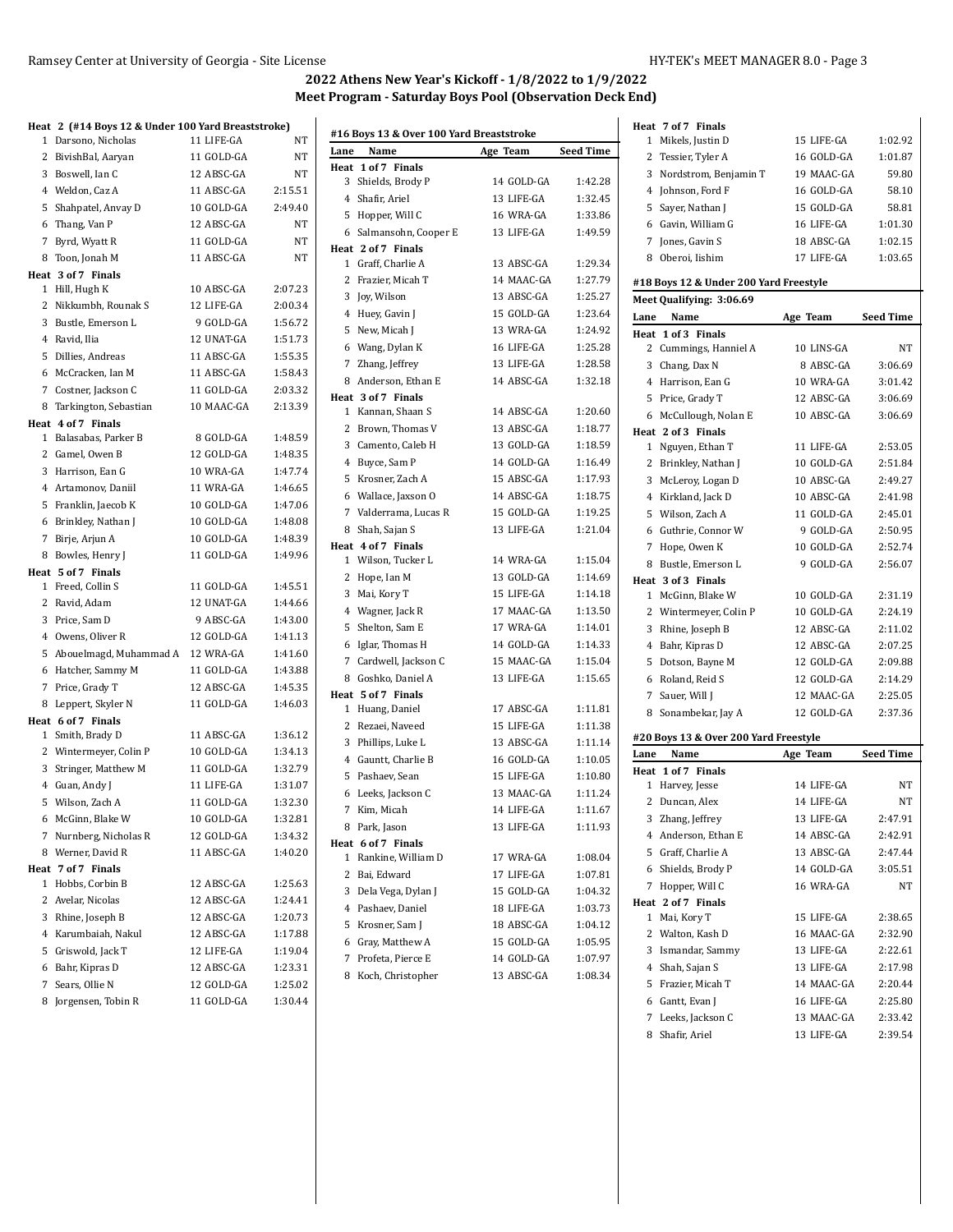|                | Heat 3 (#20 Boys 13 & Over 200 Yard Freestyle) |            |                  |
|----------------|------------------------------------------------|------------|------------------|
| 1              | Halbach, Crenshaw                              | 13 ABSC-GA | 2:17.21          |
| 2              | Nguyen, Andrew T                               | 13 LIFE-GA | 2:16.49          |
| 3              | Cardwell, Jackson C                            | 15 MAAC-GA | 2:13.74          |
| $\overline{4}$ | Zerbenski, Matt G                              | 15 GOLD-GA | 2:08.62          |
| 5              | Maurice, Asher T                               | 13 LIFE-GA | 2:12.28          |
| 6              | Nobrega, Daniel                                | 14 GOLD-GA | 2:14.26          |
|                | 7 Woods, Erik M                                | 14 LIFE-GA | 2:17.03          |
| 8              | Armel, Lyle O                                  | 14 ABSC-GA | 2:17.71          |
|                | Heat 4 of 7 Finals                             |            |                  |
| 1              | Bykat, Thomas M                                | 14 LIFE-GA | 2:07.26          |
| 2              | Spivey, Brayden C                              | 16 GOLD-GA | 2:04.90          |
| 3              | Dotson, Talan M                                | 14 GOLD-GA | 2:03.00          |
|                |                                                | 14 GOLD-GA | 2:01.57          |
| $\overline{4}$ | Iglar, Thomas H                                |            |                  |
| 5              | Choi, Eddie J                                  | 17 LIFE-GA | 2:02.52          |
| 6              | Buyce, Sam P                                   | 14 GOLD-GA | 2:04.23          |
| $\overline{7}$ | Frankel, Griffin K                             | 14 GOLD-GA | 2:06.41          |
| 8              | Shelton, Sam E                                 | 17 WRA-GA  | 2:08.53          |
|                | Heat 5 of 7 Finals                             |            |                  |
| 1              | Trotter, Torin N                               | 13 ABSC-GA | 1:59.11          |
| 2              | Griffis, Will R                                | 14 GOLD-GA | 1:58.49          |
| 3              | Tessier, Tyler A                               | 16 GOLD-GA | 1:58.24          |
| $\overline{4}$ | Reber, Jake G                                  | 14 GOLD-GA | 1:56.43          |
| 5              | Byrd, Caleb G                                  | 15 GOLD-GA | 1:58.14          |
| 6              | Wisehart, Carson E                             | 14 GOLD-GA | 1:58.35          |
| 7              | Meeks, Charlie D                               | 15 GOLD-GA | 1:59.03          |
| 8              | Profeta, Pierce E                              | 14 GOLD-GA | 2:01.50          |
|                | Heat 6 of 7 Finals                             |            |                  |
| 1              | Oberoi, Iishim                                 | 17 LIFE-GA | 1:55.82          |
| 2              | Gray, Matthew A                                | 15 GOLD-GA | 1:55.46          |
| 3              | Worsley, Mark E                                | 15 GOLD-GA | 1:53.59          |
|                | 4 Valderrama, Lucas R                          | 15 GOLD-GA | 1:52.91          |
| 5              | Brevard, Will E                                | 18 MAAC-GA | 1:53.31          |
| 6              | Rhone, Owen A                                  | 16 GOLD-GA | 1:54.00          |
| 7              | Lee, Jonathan                                  | 16 LIFE-GA | 1:55.72          |
| 8              | Wagner, Jack R                                 | 17 MAAC-GA | 1:56.28          |
|                | Heat 7 of 7 Finals                             |            |                  |
|                | 1 Henry, Derek A                               | 15 GOLD-GA | 1:50.67          |
| $\mathbf{2}$   | Krosner, Sam J                                 | 18 ABSC-GA | 1:49.81          |
| 3              | Nordstrom, Benjamin T                          | 19 MAAC-GA | 1:45.74          |
| $^{4}$         | Jones, Gavin S                                 | 18 ABSC-GA | 1:40.91          |
| 5              | Evans, Hudson M                                | 15 GOLD-GA | 1:45.14          |
|                |                                                |            |                  |
|                | 6 Sayer, Nathan J                              | 15 GOLD-GA | 1:49.41          |
|                | 7 Tsepas Bucciero, Keaton J                    | 17 MAAC-GA | 1:50.39          |
|                | 8 Gauntt, Charlie B                            | 16 GOLD-GA | 1:50.81          |
|                | #22 Boys 8 & Under 25 Yard Backstroke          |            |                  |
| Lane           | Name                                           | Age Team   | <b>Seed Time</b> |
| Heat           | 1 of 3 Finals                                  |            |                  |
| 3              | Porter, Thomas B                               | 6 ABSC-GA  | NT               |
|                | 4 Guggenheim, Jacob A                          | 8 GOLD-GA  | NΤ               |
|                | 5 Twedt, Wyatt H                               | 7 ABSC-GA  | NΤ               |
|                | Heat 2 of 3 Finals                             |            |                  |
|                | 1 Porter, JP E                                 | 8 ABSC-GA  | NΤ               |
|                | 2 Kirkland, Meyers W                           | 6 ABSC-GA  | 34.92            |
|                | 3 Walker, Benjamin L                           | 8 ABSC-GA  | 33.09            |
|                | 4 Kirkland, Ashton B                           | 6 ABSC-GA  | 32.22            |
| 5              | Kirkland, Walker H                             | 6 ABSC-GA  | 32.63            |
|                | 6 Steele, Ches E                               | 8 ABSC-GA  | 33.65            |

7 Vaideeswaran, Arjun S 8 GOLD-GA NT

|      | Heat 3 of 3 Finals                              |            |           |
|------|-------------------------------------------------|------------|-----------|
| 1    | Pak, Eli T                                      | 8 GOLD-GA  | 30.84     |
| 2    | Cooley, Rylan C                                 | 7 GOLD-GA  | 27.78     |
| 3    | Santos, Jax A                                   | 8 ABSC-GA  | 24.24     |
| 4    | Balasabas, Parker B                             | 8 GOLD-GA  | 19.16     |
| 5    | Boyd, Micah E                                   | 8 ABSC-GA  | 20.91     |
| 6    | Burks, Bryston S                                | 7 GOLD-GA  | 27.72     |
| 7    | Steele, Wilder                                  | 7 ABSC-GA  | 28.62     |
| 8    | Caswall, Dean M                                 | 7 ABSC-GA  | 31.84     |
|      |                                                 |            |           |
| Lane | #24 Boys 12 & Under 100 Yard Backstroke<br>Name | Age Team   | Seed Time |
|      | Heat 1 of 9 Finals                              |            |           |
| 3    | Templin, John A                                 | 7 ABSC-GA  | NΤ        |
| 4    | Miller, Miles R                                 | 8 ABSC-GA  | NT        |
| 5    | Vaideeswaran, Arjun S                           | 8 GOLD-GA  | NT        |
|      | Heat 2 of 9 Finals                              |            |           |
|      | 1 Webb, Silas R                                 | 9 ABSC-GA  | NΤ        |
| 2    | Hill, Hugh K                                    | 10 ABSC-GA | NΤ        |
| 3    | Choi, Henry H                                   | 10 LIFE-GA | NΤ        |
|      | 4 Chen, Jack E                                  | 10 LIFE-GA | NΤ        |
| 5    |                                                 | 10 GOLD-GA | NΤ        |
|      | Singh, Shourya P                                |            |           |
| 6    | Fry, Liam B                                     | 10 GOLD-GA | NT        |
| 7    | Darsono, Jacob                                  | 9 LIFE-GA  | NΤ        |
| 8    | Chang, Dax N                                    | 8 ABSC-GA  | NΤ        |
|      | Heat 3 of 9 Finals                              |            |           |
| 1    | Byrd, Wyatt R                                   | 11 GOLD-GA | NT        |
| 2    | Toon, Jonah M                                   | 11 ABSC-GA | NΤ        |
| 3    | McLeroy, Will A                                 | 12 ABSC-GA | NΤ        |
| 4    | Bluhm, Harrison H                               | 9 ABSC-GA  | 2:54.11   |
| 5    | Ravid, Ilia                                     | 12 UNAT-GA | NT        |
| 6    | Boswell, Ian C                                  | 12 ABSC-GA | NΤ        |
| 7    | Smith, Brady D                                  | 11 ABSC-GA | NΤ        |
| 8    | Darsono, Nicholas                               | 11 LIFE-GA | NΤ        |
|      | Heat 4 of 9 Finals                              |            |           |
| 1    | Frankel, Simon R                                | 9 GOLD-GA  | 2:10.08   |
| 2    | Shahpatel, Anvay D                              | 10 GOLD-GA | 2:01.07   |
| 3    | Richards, Hudson A                              | 9 GOLD-GA  | 1:54.15   |
| 4    | Thomas, Brooks C                                | 10 ABSC-GA | 1:45.95   |
| 5    | Weiner, Owen S                                  | 9 GOLD-GA  | 1:51.02   |
| 6    | King, Ethan D                                   | 9 ABSC-GA  | 1:55.81   |
| 7    | Burks, Bryston S                                | 7 GOLD-GA  | 2:06.40   |
| 8    | Dillies, Andreas                                | 11 ABSC-GA | 2:35.88   |
|      | Heat 5 of 9 Finals                              |            |           |
| 1    | Dadiala, Naman                                  | 11 GOLD-GA | 1:43.84   |
| 2    | Birje, Arjun A                                  | 10 GOLD-GA | 1:43.50   |
| 3    | Hughes, William F                               | 10 GOLD-GA | 1:42.71   |
| 4    | Hughes, Joseph F                                | 10 GOLD-GA | 1:40.45   |
| 5    | Costner, Jackson C                              | 11 GOLD-GA | 1:41.00   |
| 6    | Weldon, Caz A                                   | 11 ABSC-GA | 1:42.93   |
| 7    | Davenport, Logan A                              | 11 GOLD-GA | 1:43.65   |
| 8    | Criscuolo, Ryan J                               | 9 GOLD-GA  | 1:44.39   |
|      | Heat 6 of 9 Finals                              |            |           |
| 1    | Price, Sam D                                    | 9 ABSC-GA  | 1:35.57   |
| 2    | Gamel, Owen B                                   | 12 GOLD-GA | 1:32.63   |
| 3    | Kim, Liam D                                     | 10 LIFE-GA | 1:32.26   |
| 4    | Hatcher, Sammy M                                | 11 GOLD-GA | 1:30.82   |
|      |                                                 |            |           |
| 5    | Leppert, Skyler N                               | 11 GOLD-GA | 1:31.28   |
| 6    | Kirby, Cash R                                   | 11 GOLD-GA | 1:32.62   |
| 7    | Brinkley, Nathan J                              | 10 GOLD-GA | 1:33.57   |
| 8    | Nikkumbh, Rounak S                              | 12 LIFE-GA | 1:35.93   |

|              | Heat 7 of 9 Finals                     |            |                  |
|--------------|----------------------------------------|------------|------------------|
| 1            | Guthrie, Connor W                      | 9 GOLD-GA  | 1:30.53          |
| 2            | Davis, George W                        | 11 LIFE-GA | 1:29.14          |
| 3            | Hope, Owen K                           | 10 GOLD-GA | 1:26.11          |
|              | 4 Lynch, Raef O                        | 10 GOLD-GA | 1:23.28          |
|              | 5 Wilson, Zach A                       | 11 GOLD-GA | 1:24.61          |
| 6            | Joy, Kevin                             | 11 ABSC-GA | 1:28.20          |
| 7            | Bhavsar, Grunth P                      | 11 GOLD-GA | 1:29.47          |
| 8            | Bustle, Emerson L                      | 9 GOLD-GA  | 1:30.53          |
|              | Heat 8 of 9 Finals                     |            |                  |
| 1            | Guan, Andy J                           | 11 LIFE-GA | 1:22.10          |
| 2            | Jorgensen, Tobin R                     | 11 GOLD-GA | 1:17.80          |
| 3            | Frankel, Spencer R                     | 11 GOLD-GA | 1:17.61          |
|              | 4 Cruceanu, Noah G                     | 10 LIFE-GA | 1:16.91          |
| 5            | Stringer, Matthew M                    | 11 GOLD-GA | 1:17.59          |
| 6            | Sears, Ollie N                         | 12 GOLD-GA | 1:17.76          |
| 7            | Avelar, Nicolas                        | 12 ABSC-GA | 1:18.78          |
|              | 8 Werner, David R                      | 11 ABSC-GA | 1:22.92          |
|              | Heat 9 of 9 Finals                     |            |                  |
| 1            | Profeta, Ellis C                       | 11 GOLD-GA | 1:13.78          |
| 2            | Pegues, Matthew R                      | 11 GOLD-GA | 1:10.47          |
| 3            | Dotson, Bayne M                        | 12 GOLD-GA | 1:10.04          |
| 4            | Halusic, Gavin L                       | 12 GOLD-GA | 58.61            |
| 5            | Katz, Kohlston V                       | 12 GOLD-GA | 1:03.27          |
| 6            | Karumbaiah, Vidur                      | 11 ABSC-GA | 1:10.46          |
| 7            | Harrison, Grant P                      | 12 GOLD-GA | 1:11.52          |
|              |                                        |            |                  |
| 8            | Abouelmagd, Muhammad A 12 WRA-GA       |            | 1:16.87          |
|              |                                        |            |                  |
|              | #26 Boys 13 & Over 100 Yard Backstroke |            |                  |
| Lane         | Name                                   | Age Team   | <b>Seed Time</b> |
| Heat<br>3    | 1 of 6 Finals                          | 14 GOLD-GA | NT               |
|              | Shields, Brody P                       | 13 LIFE-GA | 1:27.11          |
|              | 4 Zhang, Jeffrey                       |            |                  |
|              | 5 Wallace, Jaxson O                    | 14 ABSC-GA | 1:33.33          |
| 6            | Harvey, Jesse                          | 14 LIFE-GA | NΤ               |
| 1            | Heat 2 of 6 Finals<br>New, Micah J     | 13 WRA-GA  | 1:26.49          |
| $\mathbf{2}$ | Ismandar, Sammy                        | 13 LIFE-GA | 1:16.03          |
|              | 3 Kannan, Shaan S                      | 14 ABSC-GA | 1:14.03          |
|              | 4 Wang, Dylan K                        | 16 LIFE-GA | 1:13.14          |
| 5            | Joy, Wilson                            | 13 ABSC-GA | 1:13.15          |
| 6            | Gantt, Evan J                          | 16 LIFE-GA | 1:15.70          |
| 7            | Walton, Kash D                         | 16 MAAC-GA | 1:18.61          |
| 8.           | Anderson, Ethan E                      | 14 ABSC-GA | 1:26.58          |
|              | Heat 3 of 6 Finals                     |            |                  |
| 1            | Brown, Thomas V                        | 13 ABSC-GA | 1:10.72          |
| 2            | Spivey, Brayden C                      | 16 GOLD-GA | 1:09.68          |
| 3            | Nobrega, Daniel                        | 14 GOLD-GA | 1:09.10          |
| 4            | Woods, Erik M                          | 14 LIFE-GA | 1:06.85          |
| 5            | Phillips, Luke L                       | 13 ABSC-GA | 1:07.25          |
| 6            | Armel, Lyle O                          | 14 ABSC-GA | 1:09.21          |
| 7            | Bykat, Thomas M                        | 14 LIFE-GA | 1:09.73          |
| 8            | Camento, Caleb H                       | 13 GOLD-GA | 1:12.66          |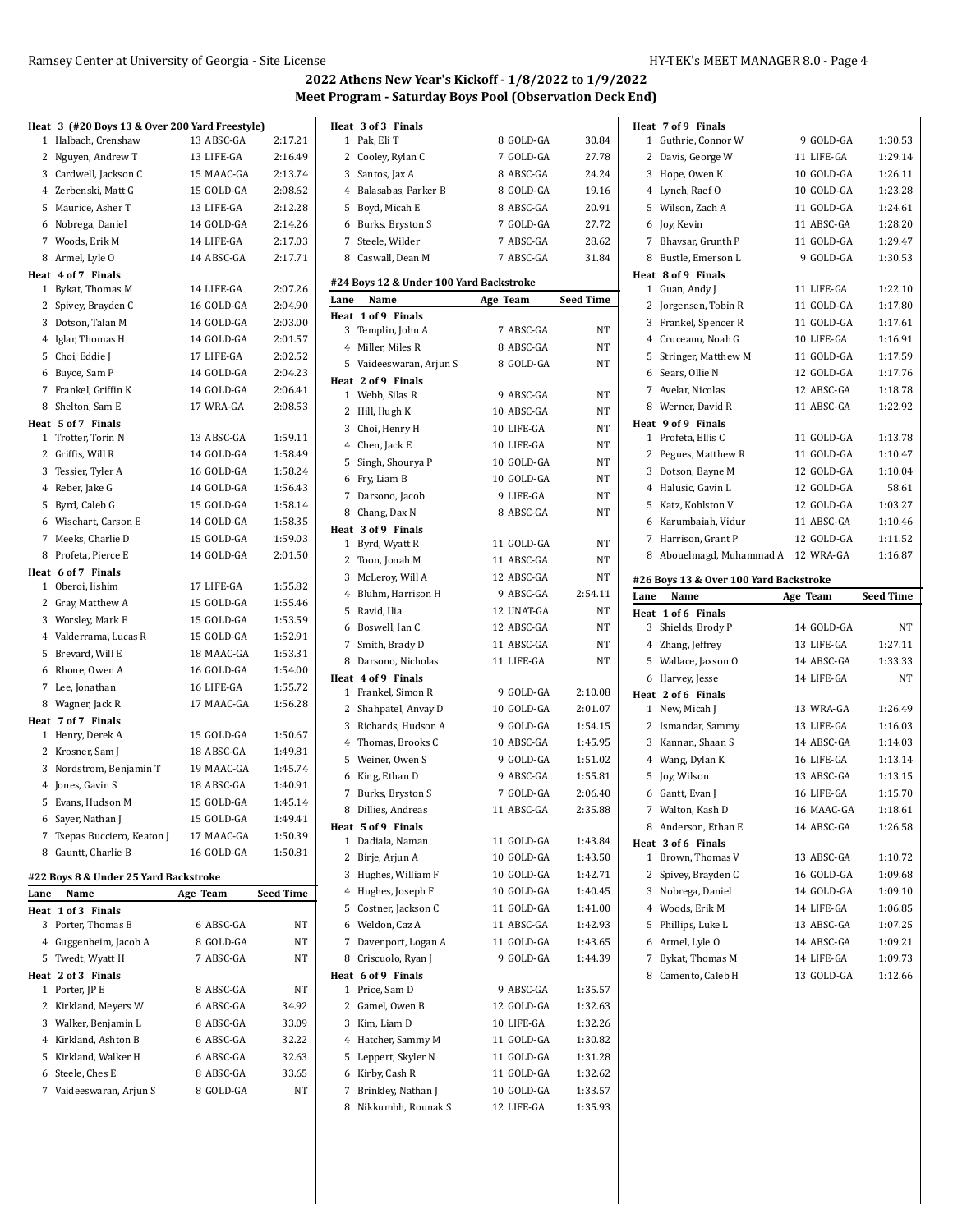|      | Heat 4 (#26 Boys 13 & Over 100 Yard Backstroke) |            |                  |      | Heat 5 of 9 Finals                 |            |                  | Heat 2 of 8 Finals     |            |           |
|------|-------------------------------------------------|------------|------------------|------|------------------------------------|------------|------------------|------------------------|------------|-----------|
|      | 1 Mun, Andrew T                                 | 15 LIFE-GA | 1:05.82          |      | 1 Costner, Jackson C               | 11 GOLD-GA | 1:43.48          | 1 Camento, Caleb H     | 13 GOLD-GA | 3:44.37   |
|      | 2 Huey, Gavin J                                 | 15 GOLD-GA | 1:05.32          |      | 2 Kirby, Cash R                    | 11 GOLD-GA | 1:41.13          | 2 Joy, Kevin           | 11 ABSC-GA | 3:11.00   |
|      | 3 Brevard, Will E                               | 18 MAAC-GA | 1:04.64          |      | 3 Freed, Collin S                  | 11 GOLD-GA | 1:38.42          | 3 Graff, Charlie A     | 13 ABSC-GA | 3:02.56   |
|      | 4 Krosner, Zach A                               | 15 ABSC-GA | 1:02.88          |      | 4 Hatcher, Sammy M                 | 11 GOLD-GA | 1:37.70          | 4 New, Micah J         | 13 WRA-GA  | 2:56.46   |
|      | 5 Wilson, Tucker L                              | 14 WRA-GA  | 1:02.97          |      | 5 Hughes, Joseph F                 | 10 GOLD-GA | 1:38.26          | 5 Hobbs, Corbin B      | 12 ABSC-GA | 3:01.39   |
|      | 6 Henry, Derek A                                | 15 GOLD-GA | 1:04.82          |      | 6 Birje, Arjun A                   | 10 GOLD-GA | 1:39.71          | 6 Gamel, Owen B        | 12 GOLD-GA | 3:07.71   |
|      | 7 Trotter, Torin N                              | 13 ABSC-GA | 1:05.56          |      | 7 Tarkington, Sebastian            | 10 MAAC-GA | 1:42.30          | 7 Nobrega, Daniel      | 14 GOLD-GA | 3:34.17   |
|      | 8 Wisehart, Carson E                            | 14 GOLD-GA | 1:06.80          |      | 8 Artamonov, Daniil                | 11 WRA-GA  | 1:43.63          | 8 Wallace, Jaxson O    | 14 ABSC-GA | <b>NT</b> |
|      | Heat 5 of 6 Finals                              |            |                  |      | Heat 6 of 9 Finals                 |            |                  | Heat 3 of 8 Finals     |            |           |
|      | 1 Buyce, Sam P                                  | 14 GOLD-GA | 1:01.85          |      | 1 Guthrie, Connor W                | 9 GOLD-GA  | 1:34.54          | 1 Nurnberg, Nicholas R | 12 GOLD-GA | 2:52.52   |
|      | 2 Zerbenski, Matt G                             | 15 GOLD-GA | 1:01.41          |      | 2 Price, Grady T                   | 12 ABSC-GA | 1:32.35          | 2 Joy, Wilson          | 13 ABSC-GA | 2:42.76   |
|      | 3 Cushing, Daniel J                             | 15 GOLD-GA | 1:00.52          |      | 3 Balasabas, Parker B              | 8 GOLD-GA  | 1:32.06          | 3 Kurtz, Logan L       | 12 GOLD-GA | 2:36.93   |
|      | 4 Reber, Jake G                                 | 14 GOLD-GA | 59.77            |      | 4 Kim, Liam D                      | 10 LIFE-GA | 1:30.75          | 4 Halbach, Crenshaw    | 13 ABSC-GA | 2:35.65   |
|      | 5 Bai, Edward                                   | 17 LIFE-GA | 1:00.52          |      | 5 Bustle, Emerson L                | 9 GOLD-GA  | 1:31.41          | 5 Rhine, Joseph B      | 12 ABSC-GA | 2:36.26   |
|      | 6 Gauntt, Charlie B                             | 16 GOLD-GA | 1:00.58          |      | 6 Bowles, Henry J                  | 11 GOLD-GA | 1:32.11          | 6 Kannan, Shaan S      | 14 ABSC-GA | 2:41.77   |
|      | 7 Valderrama, Lucas R                           | 15 GOLD-GA | 1:01.80          |      | 7 Leppert, Skyler N                | 11 GOLD-GA | 1:32.44          | 7 Park, Jason          | 13 LIFE-GA | 2:51.88   |
|      | 8 Griffis, Will R                               | 14 GOLD-GA | 1:02.10          |      | 8 Hughes, William F                | 10 GOLD-GA | 1:37.27          | 8 Sears, Ollie N       | 12 GOLD-GA | 2:53.85   |
|      | Heat 6 of 6 Finals                              |            |                  |      | Heat 7 of 9 Finals                 |            |                  | Heat 4 of 8 Finals     |            |           |
|      | 1 Pashaev, Mike M                               | 18 LIFE-GA | 58.74            |      | 1 Werner, David R                  | 11 ABSC-GA | 1:27.74          | 1 Maurice, Asher T     | 13 LIFE-GA | 2:35.48   |
|      | 2 Tsepas Bucciero, Keaton J                     | 17 MAAC-GA | 57.60            |      | 2 Davis, George W                  | 11 LIFE-GA | 1:27.68          | 2 Karumbaiah, Vidur    | 11 ABSC-GA | 2:34.33   |
|      | 3 Worsley, Mark E                               | 15 GOLD-GA | 55.86            |      | 3 Owens, Oliver R                  | 12 GOLD-GA | 1:25.57          | 3 Dotson, Bayne M      | 12 GOLD-GA | 2:31.90   |
|      | 4 Kennedy, Garrett S                            | 17 ABSC-GA | 52.54            |      | 4 Cruceanu, Noah G                 | 10 LIFE-GA | 1:23.87          | 4 Hope, Ian M          | 13 GOLD-GA | 2:27.76   |
|      | 5 Foggin, Will H                                | 18 ABSC-GA | 55.54            |      | 5 Kirkland, Jack D                 | 10 ABSC-GA | 1:24.36          | 5 Leeks, Jackson C     | 13 MAAC-GA | 2:30.77   |
|      | 6 Hines, Will K                                 | 17 ABSC-GA | 56.47            |      | 6 Smith, Brady D                   | 11 ABSC-GA | 1:26.65          | 6 Cardwell, Jackson C  | 15 MAAC-GA | 2:33.99   |
|      | 7 Johnson, Ford F                               | 16 GOLD-GA | 57.69            |      | 7 Cummings, Hanniel A              | 10 LINS-GA | 1:27.71          | 7 Brown, Thomas V      | 13 ABSC-GA | 2:34.49   |
|      | 8 Meeks, Charlie D                              | 15 GOLD-GA | 59.70            |      | 8 McLeroy, Logan D                 | 10 ABSC-GA | 1:29.84          | 8 Pashaev, Sean        | 15 LIFE-GA | 2:35.52   |
|      |                                                 |            |                  |      | Heat 8 of 9 Finals                 |            |                  | Heat 5 of 8 Finals     |            |           |
|      | #28 Boys 12 & Under 100 Yard IM                 |            |                  |      | 1 Jorgensen, Tobin R               | 11 GOLD-GA | 1:22.51          | 1 Shelton, Sam E       | 17 WRA-GA  | 2:25.55   |
| Lane | Name                                            | Age Team   | <b>Seed Time</b> |      | 2 Wintermeyer, Colin P             | 10 GOLD-GA | 1:20.43          | 2 Krosner, Zach A      | 15 ABSC-GA | 2:24.73   |
|      | Heat 1 of 9 Finals                              |            |                  |      | 3 Frankel, Spencer R               | 11 GOLD-GA | 1:16.22          | 3 Wagner, Jack R       | 17 MAAC-GA | 2:22.55   |
|      | 3 Steele, Ches E                                | 8 ABSC-GA  | NT               |      | 4 Abouelmagd, Muhammad A 12 WRA-GA |            | 1:15.00          | 4 Mendoza, Braden R    | 12 GOLD-GA | 2:20.96   |
|      | 4 McCracken, Ian M                              | 11 ABSC-GA | NT               |      | 5 Sauer, Will J                    | 12 MAAC-GA | 1:15.03          | 5 Mikels, Justin D     | 15 LIFE-GA | 2:21.93   |
|      | 5 Patterson, JB B                               | 10 WRA-GA  | NT               |      | 6 Harrison, Grant P                | 12 GOLD-GA | 1:18.31          | 6 Kim, Micah           | 14 LIFE-GA | 2:23.13   |
|      | Heat 2 of 9 Finals                              | 11 GOLD-GA | NT               |      | 7 Stringer, Matthew M              | 11 GOLD-GA | 1:20.59          | 7 Meeks, Charlie D     | 15 GOLD-GA | 2:24.86   |
|      | 1 BivishBal, Aaryan                             |            | NT               |      | 8 Lynch, Raef O                    | 10 GOLD-GA | 1:22.51          | 8 Valderrama, Ethan K  | 13 GOLD-GA | 2:27.38   |
|      | 2 Boswell, Ian C                                | 12 ABSC-GA |                  |      | Heat 9 of 9 Finals                 |            |                  | Heat 6 of 8 Finals     |            |           |
|      | 3 Walker, Benjamin L                            | 8 ABSC-GA  | 2:59.52          |      | 1 Roland, Reid S                   | 12 GOLD-GA | 1:12.66          | 1 Dotson, Talan M      | 14 GOLD-GA | 2:19.88   |
|      | 4 Webb, Silas R                                 | 9 ABSC-GA  | 2:27.97          |      | 2 Pegues, Matthew R                | 11 GOLD-GA | 1:10.56          | 2 Hines, Will K        | 17 ABSC-GA | 2:18.10   |
|      | 5 Mohseni, Arad                                 | 10 ABSC-GA | 2:32.45          |      | 3 Griswold, Jack T                 | 12 LIFE-GA | 1:07.92          | 3 Griffis, Will R      | 14 GOLD-GA | 2:17.01   |
|      | 6 Ravid, Adam                                   | 12 UNAT-GA | NT               |      | 4 Bahr, Kipras D                   | 12 ABSC-GA | 1:07.56          | 4 Iglar, Thomas H      | 14 GOLD-GA | 2:16.12   |
|      | 7 Davenport, Logan A                            | 11 GOLD-GA | NT               |      | 5 McGinn, Ty W                     | 11 GOLD-GA | 1:07.64          | 5 Buyce, Sam P         | 14 GOLD-GA | 2:16.73   |
|      | 8 Byrd, Wyatt R                                 | 11 GOLD-GA | $\rm{NT}$        |      | 6 Karumbaiah, Nakul                | 12 ABSC-GA | 1:10.31          | 6 Goshko, Daniel A     | 13 LIFE-GA | 2:17.82   |
|      | Heat 3 of 9 Finals                              |            |                  |      | 7 Kurtz, Logan L                   | 12 GOLD-GA | 1:12.64          | 7 Rankine, William D   | 17 WRA-GA  | 2:19.61   |
|      | 1 Frankel, Simon R                              | 9 GOLD-GA  | 2:09.43          |      | 8 Avelar, Nicolas                  | 12 ABSC-GA | 1:13.97          | 8 Frankel, Griffin K   | 14 GOLD-GA | 2:20.92   |
|      | 2 King, Ethan D                                 | 9 ABSC-GA  | 2:04.09          |      |                                    |            |                  | Heat 7 of 8 Finals     |            |           |
|      | 3 Richards, Hudson A                            | 9 GOLD-GA  | 2:00.12          |      | #30 Boys 11 & Over 200 Yard IM     |            |                  | 1 Koch, Christopher    | 13 ABSC-GA | 2:13.74   |
|      | 4 Templin, John A                               | 7 ABSC-GA  | 1:56.72          | Lane | Name                               | Age Team   | <b>Seed Time</b> | 2 Cushing, Daniel J    | 15 GOLD-GA | 2:10.18   |
|      | 5 Fry, Liam B                                   | 10 GOLD-GA | 1:57.11          |      | Heat 1 of 8 Finals                 |            |                  | 3 Brevard, Will E      | 18 MAAC-GA | 2:09.16   |
|      | 6 Hill, Hugh K                                  | 10 ABSC-GA | 2:03.97          |      | 3 McLeroy, Will A                  | 12 ABSC-GA | NT               | 4 Dela Vega, Dylan J   | 15 GOLD-GA | 2:08.31   |
|      | 7 Toon, Jonah M                                 | 11 ABSC-GA | 2:06.08          |      | 4 Thang, Van P                     | 12 ABSC-GA | NT               | 5 Gray, Matthew A      | 15 GOLD-GA | 2:08.90   |
|      | 8 Brown, Daniel A                               | 9 ABSC-GA  | 2:14.90          |      | 5 Frazier, Micah T                 | 14 MAAC-GA | NT               | 6 Huang, Daniel        | 17 ABSC-GA | 2:10.10   |
|      | Heat 4 of 9 Finals                              |            |                  |      | 6 Walton, Kash D                   | 16 MAAC-GA | NT               | 7 Byrd, Caleb G        | 15 GOLD-GA | 2:12.12   |
|      | 1 Bluhm, Harrison H                             | 9 ABSC-GA  | 1:54.14          |      |                                    |            |                  |                        |            |           |
|      | 2 Weldon, Caz A                                 | 11 ABSC-GA | 1:49.68          |      |                                    |            |                  | 8 Phillips, Luke L     | 13 ABSC-GA | 2:15.57   |
|      | 3 Thomas, Brooks C                              | 10 ABSC-GA | 1:46.22          |      |                                    |            |                  |                        |            |           |
|      | 4 McCullough, Nolan E                           | 10 ABSC-GA | 1:45.07          |      |                                    |            |                  |                        |            |           |
|      | 5 Franklin, Jaecob K                            | 10 GOLD-GA | 1:45.36          |      |                                    |            |                  |                        |            |           |
|      | 6 Miller-Dotson, Kyle T                         | 8 MAAC-GA  | 1:47.02          |      |                                    |            |                  |                        |            |           |
|      | 7 Boyd, Micah E                                 | 8 ABSC-GA  | 1:51.43          |      |                                    |            |                  |                        |            |           |
|      | 8 Weiner, Owen S                                | 9 GOLD-GA  | 1:55.48          |      |                                    |            |                  |                        |            |           |